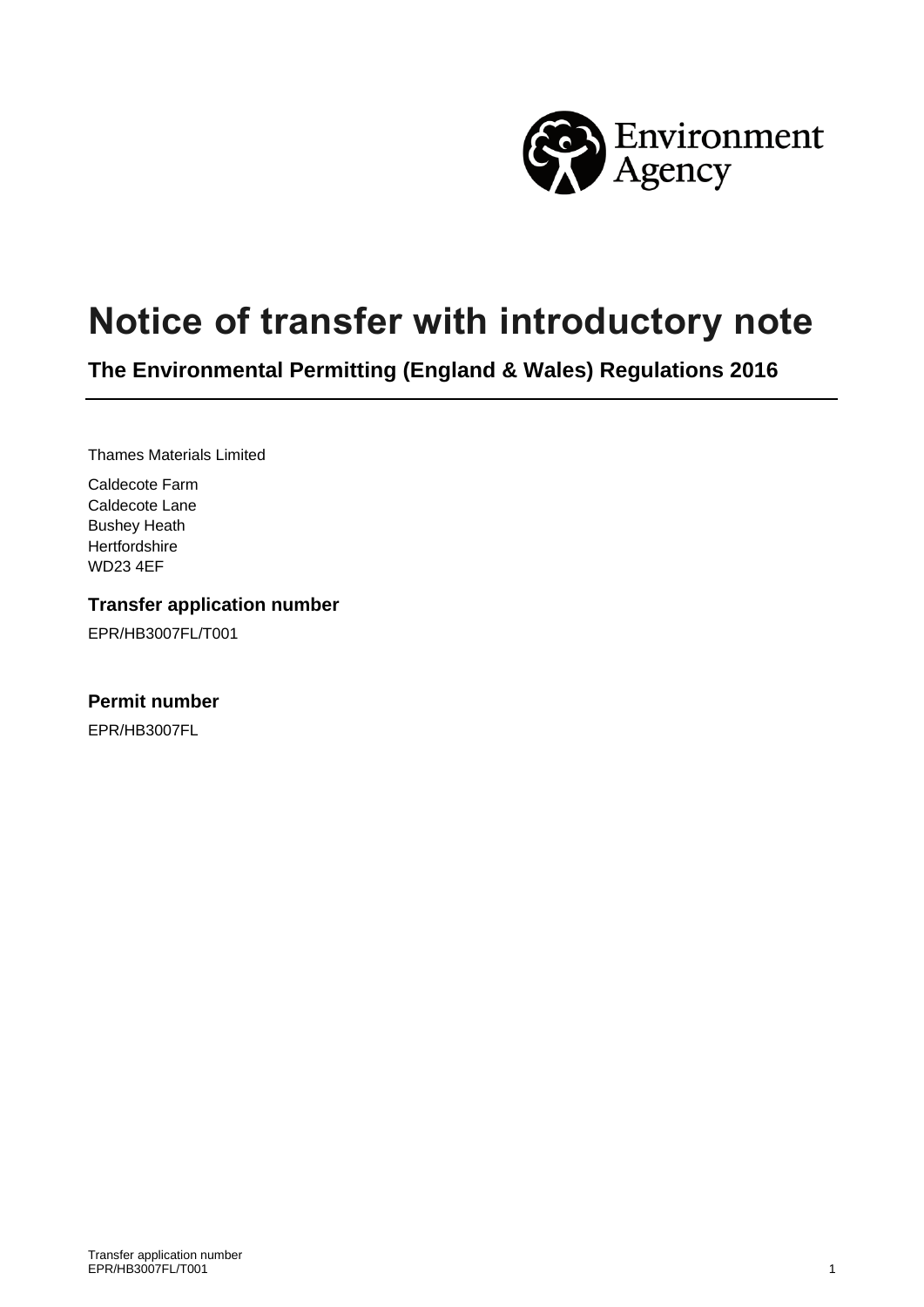# **Caldecote Farm Permit number EPR/HB3007FL**

## **Introductory note**

### **This introductory note does not form a part of the notice.**

The following notice gives notice of the transfer of an environmental permit to a new operator (the transferee).

The status log of a permit sets out the permitting history, including any changes to the permit reference number.

| Status log of the permit         |                         |                                                                                 |  |
|----------------------------------|-------------------------|---------------------------------------------------------------------------------|--|
| <b>Description</b>               | Date                    | <b>Comments</b>                                                                 |  |
| Application<br>EPR/NP3393VC/A001 | Duly made<br>16/01/2014 | Application for a deposit for recovery activity<br>permit                       |  |
| Additional information received  | 26/03/2014              | Schedule 5 response                                                             |  |
| Additional information received  | 02/05/2014              | Schedule 5 response                                                             |  |
| Permit determined                | 18/06/2014              | Permit issued to Powerday PLC                                                   |  |
| Application EPR/HB3007FL/T001    | Duly Made<br>22/01/2019 | Application to transfer permit from Powerday PLC<br>to Thames Materials Limited |  |
| Permit determined                | 22/02/2019              | Permit issued to Thames Materials Limited                                       |  |

End of introductory note